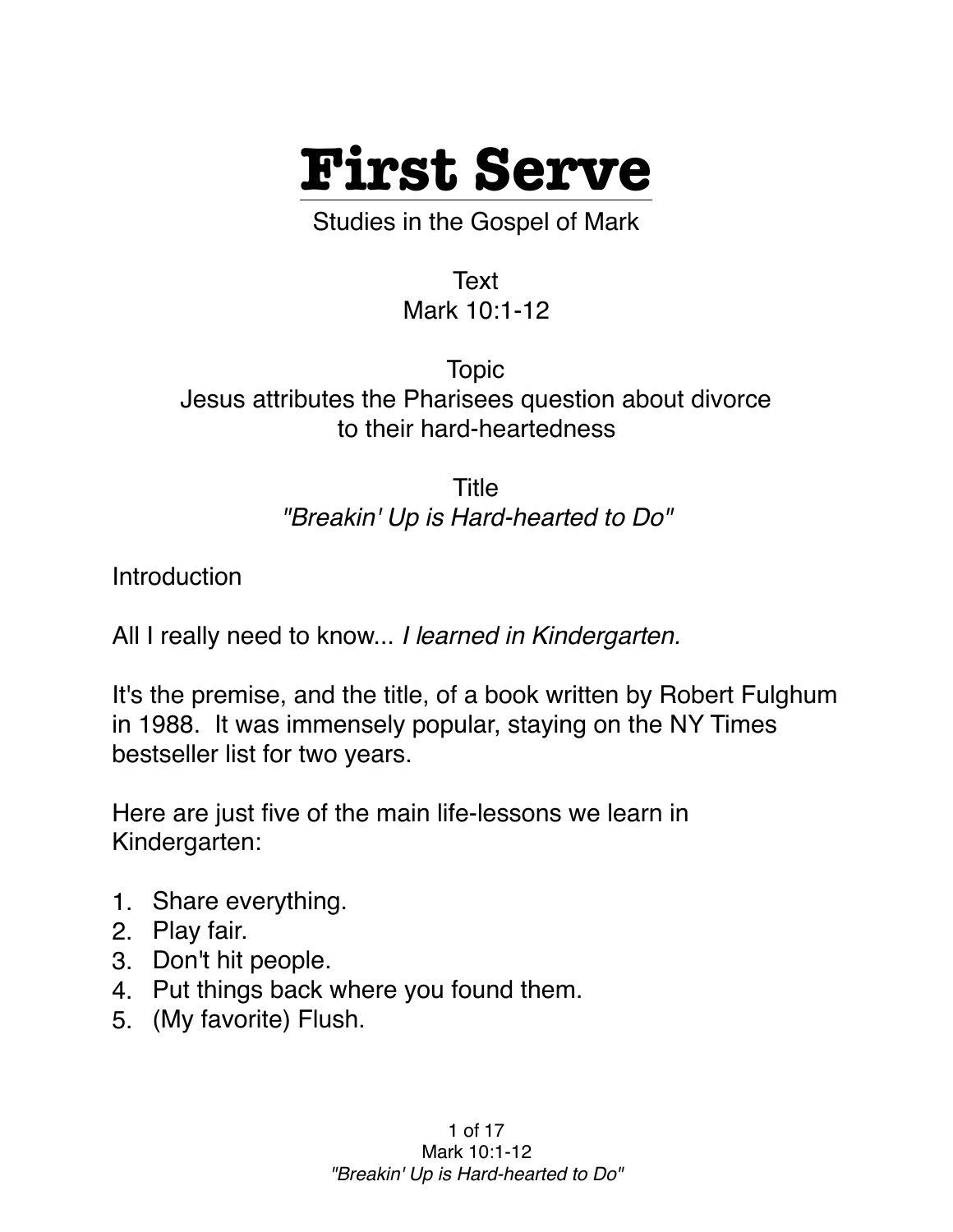I'm not 100% sure that all I really need to know about life I learned in Kindergarten... **But I am certain that all I really need to know about marriage I learn from the Garden.**

In an attempt to polarize Him in the eyes of the people, the Pharisees asked Jesus, "Is it lawful for a man to divorce his wife?"

Jesus answered by going back *before* the Law was given. He went all the way back, to the sixth day of creation, to the Garden of Eden, and to how God defined marriage.

Jesus did more than answer them. He took the topic out of the theoretical and made it personal - talking about the condition of their hearts.

I'll organize my thoughts on these verses around two points: #1 If You Are Casual About Divorce, Check Yourself For A Diseased Heart, and #2 If You Are Casual About Divorce, Check Yourself For A Derelict Heart.

#1 If You Are Casual About Divorce, Check Yourself For A Diseased Heart (v1-9)

Marriage, divorce, and remarriage are volatile subjects - both in the world, and among believers in Jesus Christ. They are emotionally charged. All of us are affected in some way by marriages gone wrong.

Whatever state you find yourself in today, please hear what the Holy Spirit is saying to you, in the Word of God, and receive it as God's grace to your hurting heart.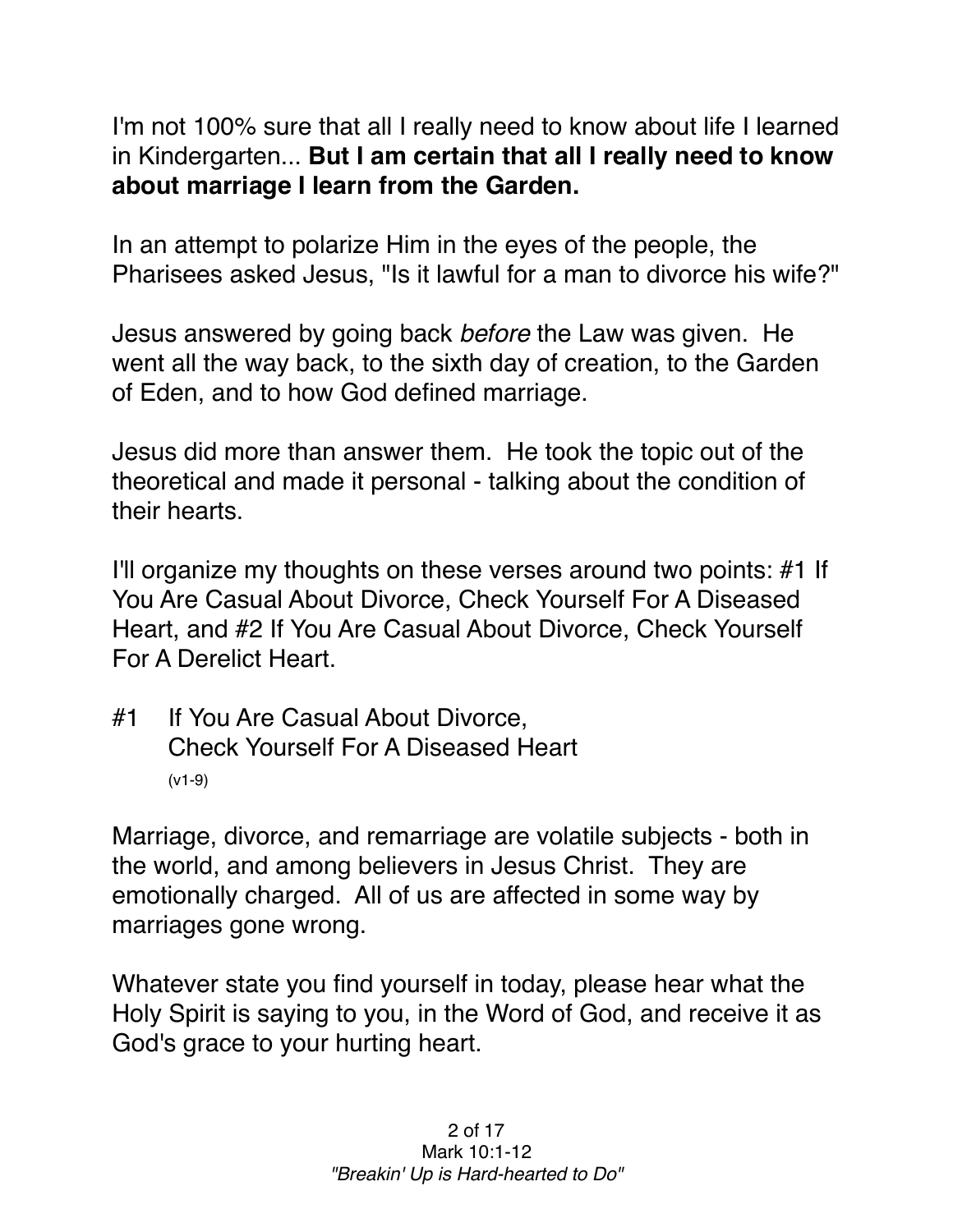Many of my comments will be generic. They will be true, but they may not address the subtleties and nuances of your particular situation with regards to marriage, divorce, and remarriage. Bear that in mind. We are not here to heap burdens upon you.

- If you're in sin, or contemplating it you'll want to repent.
- If you've failed in the past, then receive God's grace and mercy, and understand you are restored at the Cross.

Mar 10:1 Then He arose from there and came to the region of Judea by the other side of the Jordan. And multitudes gathered to Him again, and as He was accustomed, He taught them again.

We are understandably fascinated by the miracles, the signs, and the wonders that Jesus went about performing. Jesus was first and foremost a teacher. It was His custom to teach.

We believe in miracles, and in signs, and in wonders, even into our present day. But we leave them to God to perform, in His will and timing, while we go on teaching, and sharing the Gospel.

The Gospel is not a lesser message if no miracles attend it. It is not something greater if miracles do attend it. All by itself, when preached, it is the power of God unto salvation.

Mar 10:2 The Pharisees came and asked Him, "Is it lawful for a man to divorce his wife?" testing Him.

The intent of the Pharisees was to "test" Jesus. It's the same word used of the devil "tempting" Jesus in the wilderness.

Jesus is going to answer their question by first asking a question. I like that, because it helps you to focus on what is really going on. Try it the next time you're asked a Bible question.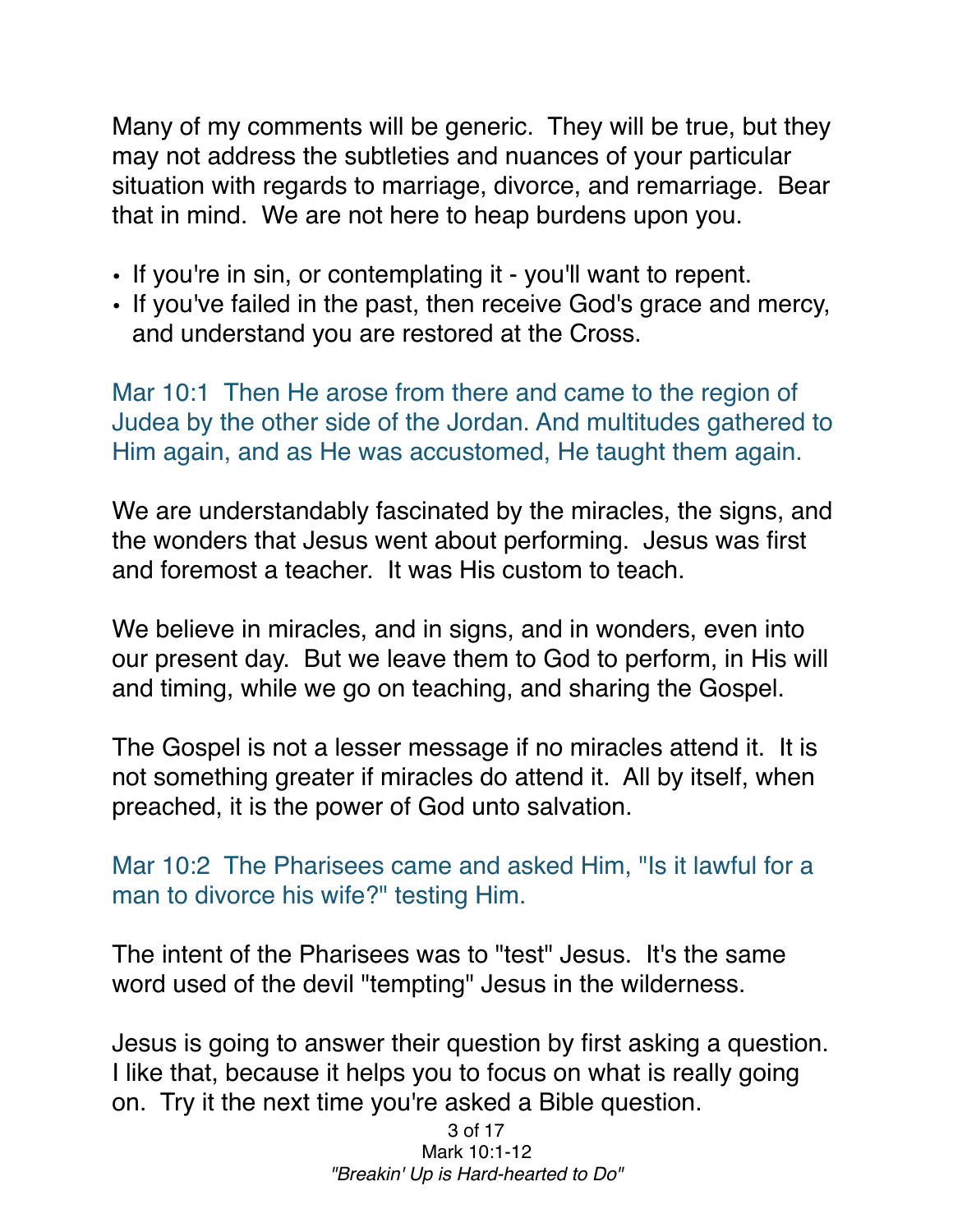Mar 10:3 And He answered and said to them, "What did Moses command you?" Mar 10:4 They said, "Moses permitted a man to write a certificate of divorce, and to dismiss her."

Jesus started with Moses because this wasn't a random question. Among the Jews, especially the rabbis, there was a controversy over divorce, and the grounds for divorce. The controversy was over the interpretation of a particular phrase in the Book of Deuteronomy.

Please listen while I read to you Deuteronomy 24:1-4.

Deu 24:1 "When a man takes a wife and marries her, and it happens that she finds no favor in his eyes **because he has found some uncleanness in her,** and he writes her a certificate of divorce, puts it in her hand, and sends her out of his house, Deu 24:2 when she has departed from his house, and goes and becomes another man's wife,

Deu 24:3 if the latter husband detests her and writes her a certificate of divorce, puts it in her hand, and sends her out of his house, or if the latter husband dies who took her as his wife, Deu 24:4 then her former husband who divorced her must not take her back to be his wife after she has been defiled; for that is an abomination before the LORD, and you shall not bring sin on the land which the LORD your God is giving you as an inheritance.

The rabbi's argued over the interpretation of the phrase,"because he has found some uncleanness in her." It divided the two schools of Rabbi Hillel and Rabbi Shammai, popular first-century Jewish scholars.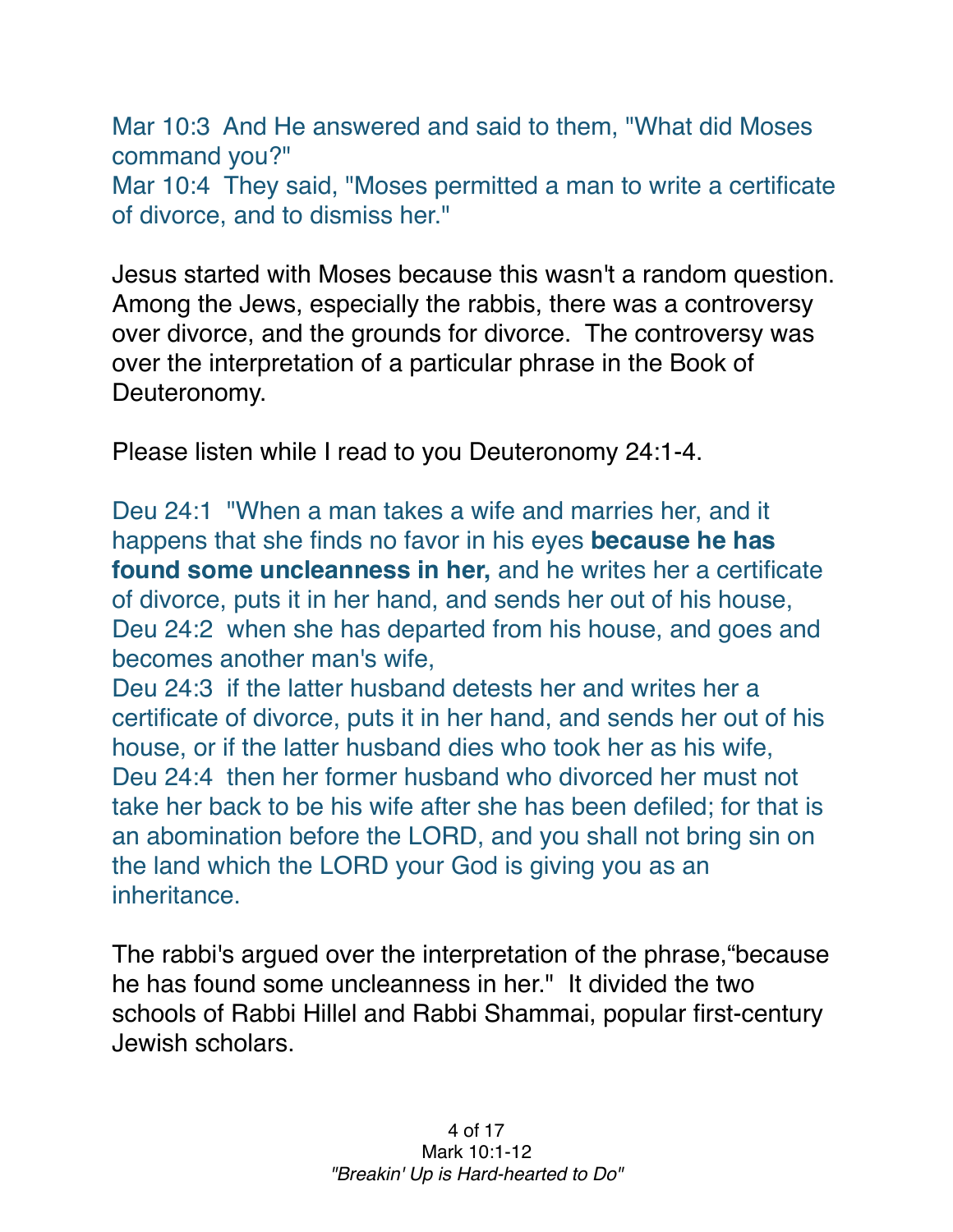- The Hillel school took a very lax view and said that "uncleanness" meant that the husband could divorce his wife for almost any reason.
- The Shammai school took a stricter view and said that "uncleanness" referred to sexual sins.

It's not our purpose today to teach the passage from Deuteronomy, but I will say a few quick things. Among the Jews, it was common for a wife to be "put away" by her husband. It was an arbitrary action by the husband, not subject to the wife's consent. She need not be guilty of anything, and she certainly had not broken God's Law.

The dismissed wife was in a kind of legal and spiritual limbo. She was technically still a married woman. As a wife who had been abandoned she would have a very difficult time even surviving if she did not have her original family to go back to. Remarriage to another man was unlikely since the circumstances of her dismissal by her husband put a stigma upon her.

Moses addressed this terrible practice of putting away wives. He demanded that the husband give the dismissed wife a certificate of divorce. It was her evidence that she had done nothing unlawful, except that she was detested by her husband. This would remove any stigma from her and enable her to legally remarry.

Moses wasn't giving permission to divorce, or establishing grounds for divorce. He was trying to regulate a practice that was foul and unfair. It was a great mercy to the wives who were treated so unfairly.

OK, back to the Pharisees and Jesus.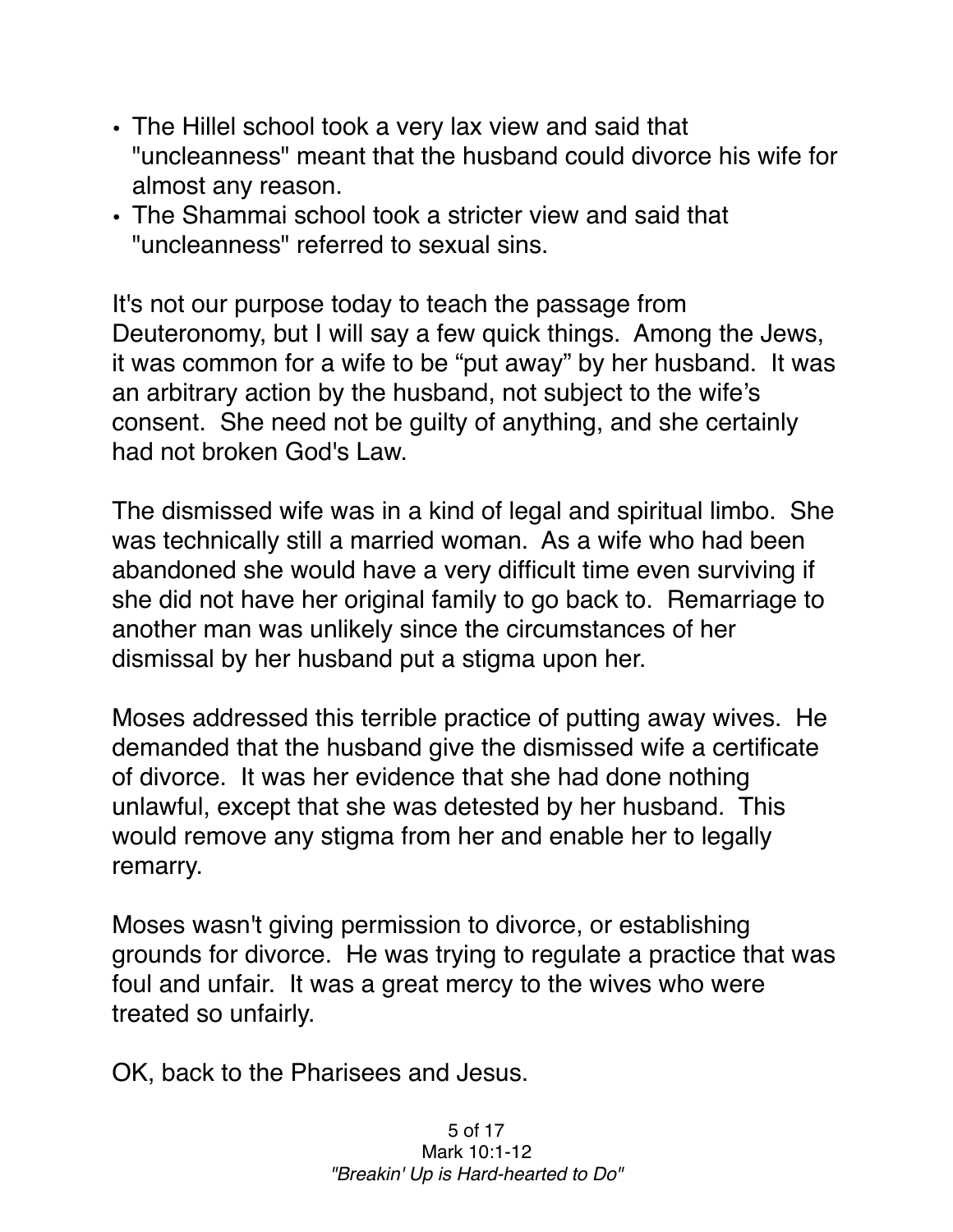Mar 10:5 And Jesus answered and said to them, "Because of the hardness of your heart he wrote you this precept.

Zing! No one saw that coming. They spent hours and hours arguing over what Moses might have meant by a certain phrase, when the greater reality was that Moses should never have had to regulate their despicable practice in the first place.

The real issue was *sklerocardia*. It's the Greek translation of the word for "hardness of... heart." Their hearts had grown hard toward God. They were dishonoring Him by disrespecting marriage, and by looking for the loopholes by which to disregard God's clear intention for, and description of, marriage.

Just to be absolutely clear about marriage, Jesus referred them to the Garden:

Mar 10:6 But from the beginning of the creation, God 'MADE THEM MALE AND FEMALE.' Mar 10:7 'FOR THIS REASON A MAN SHALL LEAVE HIS FATHER AND MOTHER AND BE JOINED TO HIS WIFE, Mar 10:8 AND THE TWO SHALL BECOME ONE FLESH'; so then they are no longer two, but one flesh. Mar 10:9 Therefore what God has joined together, let not man separate."

Yes, we take the Genesis account as history - *not* allegory or mythology. One primary reason we must take it as history is that Jesus took the account as history. He spoke of special creation, of the Garden, of Adam and Eve, *all as if it were literal*. Jesus believed in special creation, over a period of six twenty-four hour days.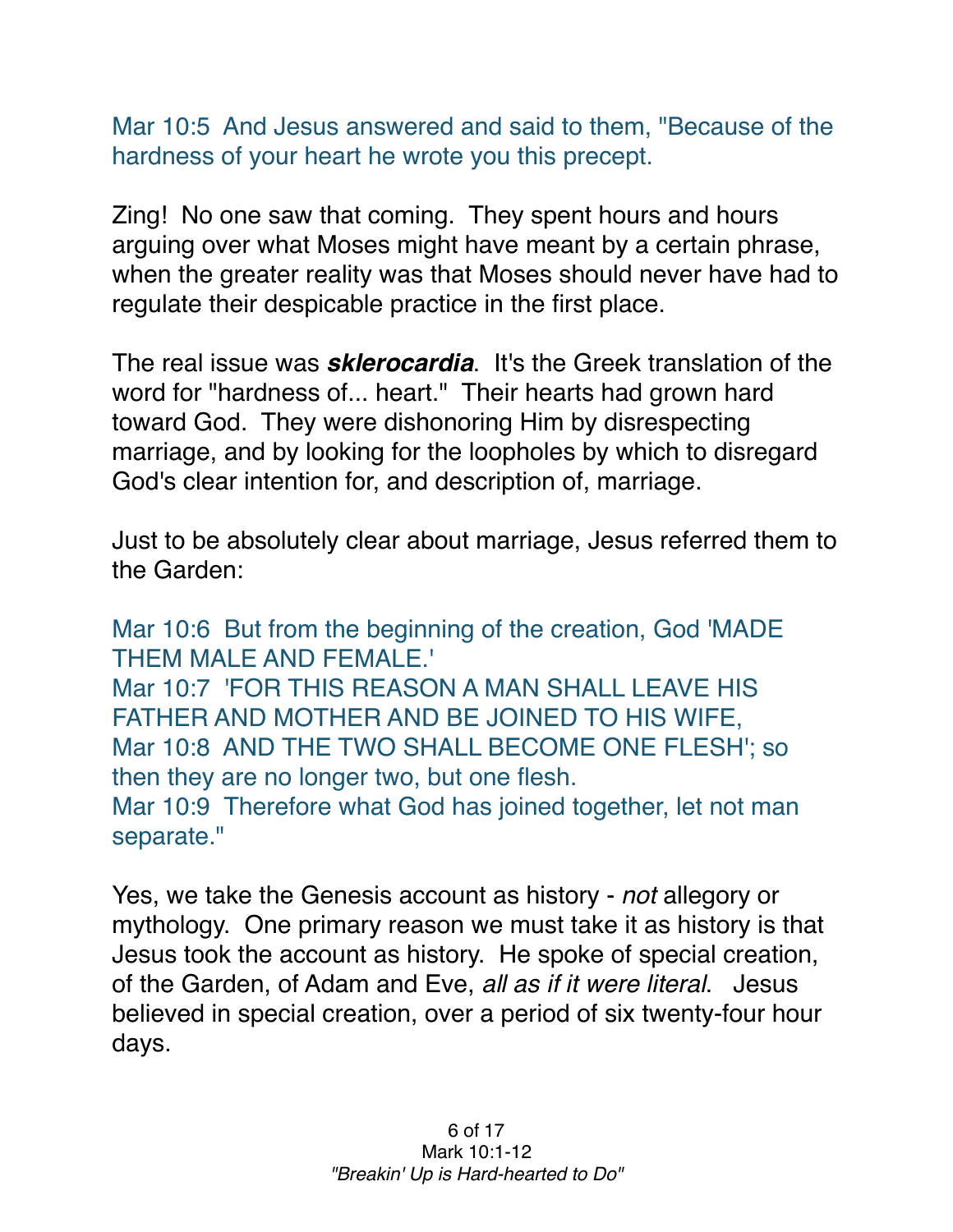Unless you are suggesting that Jesus didn't know any better, because Darwin had not yet come along, please remember this about Jesus: "For in him all things were created: things in heaven and on earth, visible and invisible, whether thrones or powers or rulers or authorities; all things have been created through him and for him" (Colossians 1:16).

Jesus is the Creator. He was there, in the Garden, with Adam and Eve. I trust His testimony.

We can summarize God's description of marriage by saying it is the monogamous, heterosexual union of one man, and one woman, to be maintained as long as they live, serving as the firm foundation for humans living in society.

This simple definition is the foil for all the imaginations of men and women and governments seeking to substitute their own definitions of marriage.

"Can I have multiple spouses?" No. "Ah," you say, "but there were lots of polygamous relationships among God's people in the Bible."

As we look at Scripture, none of these arrangements matches the structure of marriage given by God from the beginning.

Just because the Bible records them, it doesn't indicate God was pleased with them. To the contrary, a direct command against polygamy is given to the kings that were to rule Israel, as they are told *not* to "multiply wives" to themselves (Deuteronomy 17:17).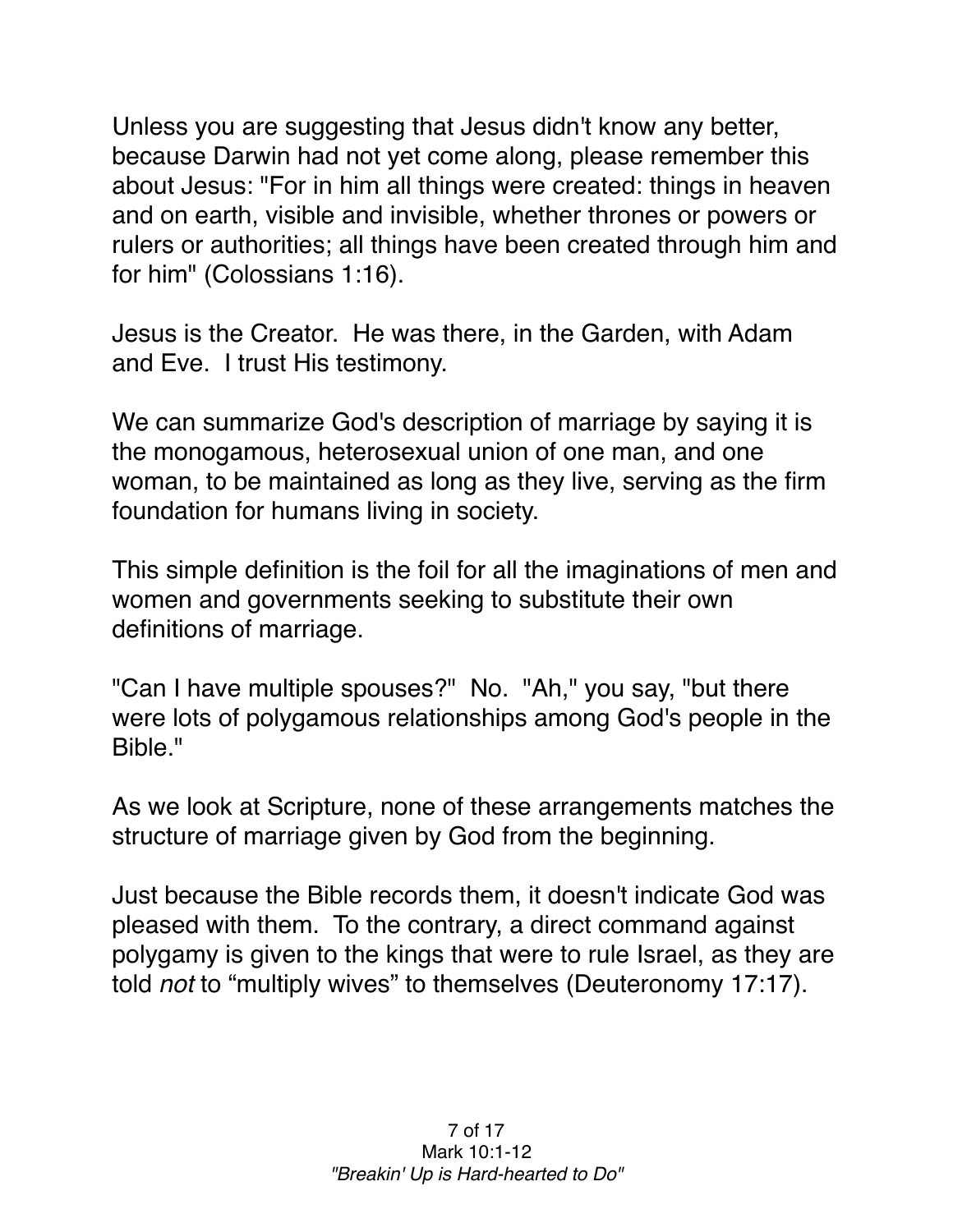"Can I marry someone of the opposite sex?" No. We certainly recognize that some people have same-sex attraction. I don't agree with those who claim they are wired that way from birth, but, *even if it turns out that you are,* it still doesn't make it godly.

Nick Roen is a pastor at Sojourners Church in Albert Lea, Minnesota. He has a burden to help the church think through issues regarding sexuality, singleness, and celibacy. He's burdened because he is a Christian who admits same sex attraction. He wrote the following:

Same sex attraction is the result of a broken creation, and in that sense it is "sinful" or "dishonorable" [as we are told in Romans 1:26]. It is an effect of the fall.

However, experiencing same sex attraction is not the same as sinning. Rather, same sex attractions should be treated like any temptation to sin.

They should be fought with blood-earnestness in a way that recognizes the deceitfulness of the heart and the finitude of the mind.

When I do this – when I fight temptation, turn to Jesus, trust his promises, and rely on His Spirit – God is pleased. He is not mainly displeased because I need to fight, but pleased because I am fighting.

This is good news for all of us who experience all manner of temptations! May this fact lead us, no matter our particular groaning, to rest in Jesus more deeply, fight temptation more fiercely, and look forward to the day when our fight of faith will result in "praise and glory and honor at the revelation of Jesus Christ" (1Peter 1:7).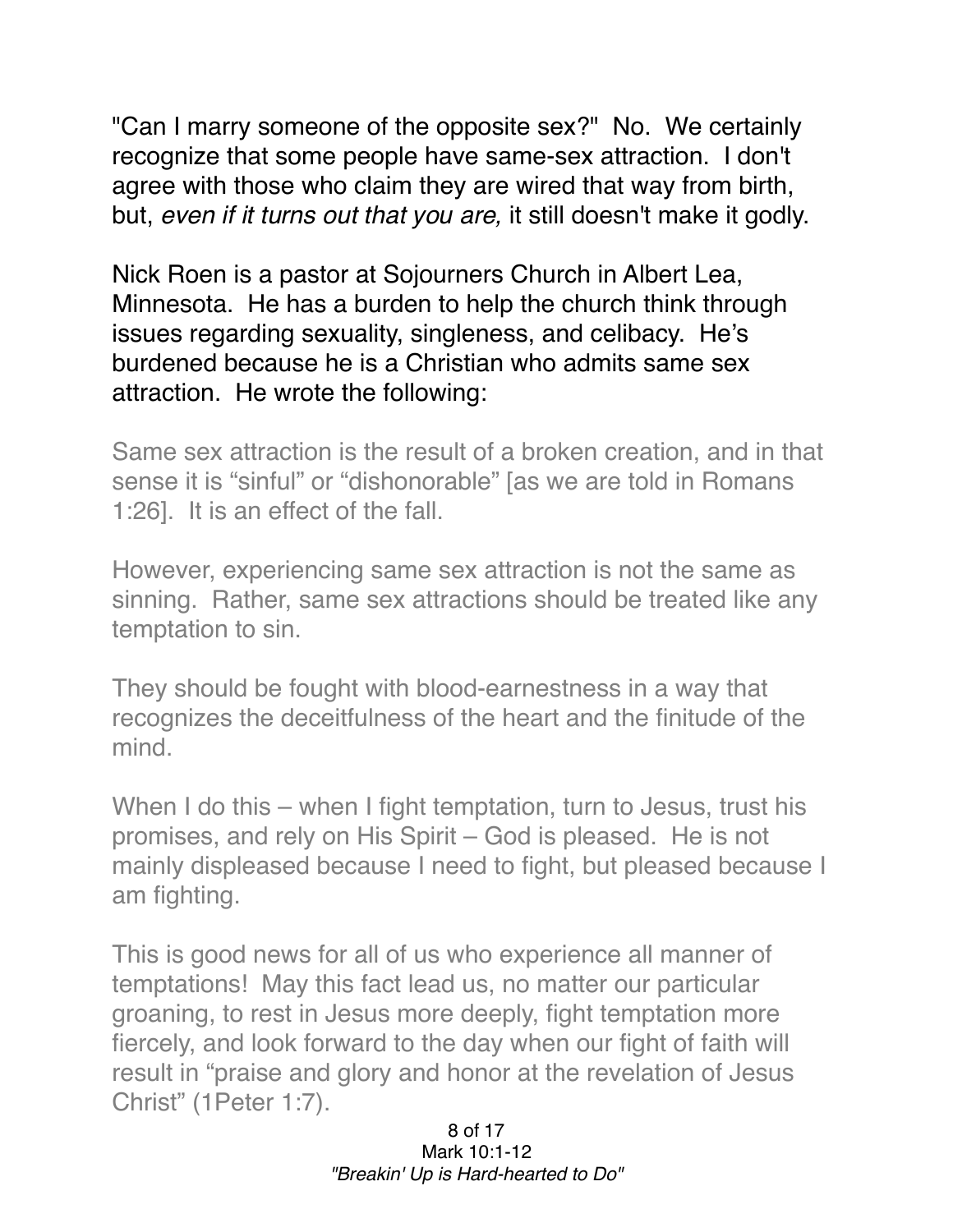## Roen suggests that *sanctified singleness* is the solution we must proclaim:

If we are going to ask those who struggle with same sex attraction to reject their longings for as long as the Lord wills, then we must have a strong theology of singleness that does not present it as simply a transitional stage on the way to marriage. It seems that in many churches, marriage is assumed for everyone, and when it doesn't happen for certain people, they are left wondering if the church is a place where they can truly belong.

"Can I engage in sexual activities with someone other than my spouse?" Nope; and neither can I engage in sex before I'm married, or if I find myself unmarried. It is within marriage that God says you are to enjoy sexual relations, *and nowhere else.*

Of course, people 'can' do all these, and more. If, however, you are claimed by Jesus, then No, **you** can't do them - not without it being sin.

When a person has any of these questions, a good question to ask them is, "Are you submitted to God?" If they are, then these questions are already answered for them.

People proclaim, "God wants me to be happy," as though that settles the matter. God wants you to be **holy** - for your sake. True happiness can only result from holiness, and holiness derives from pleasing God, not from pleasing your own sinful lusts.

Let me stop to explain that there **are** biblical grounds for a divorce and subsequent remarriage. There are at least two.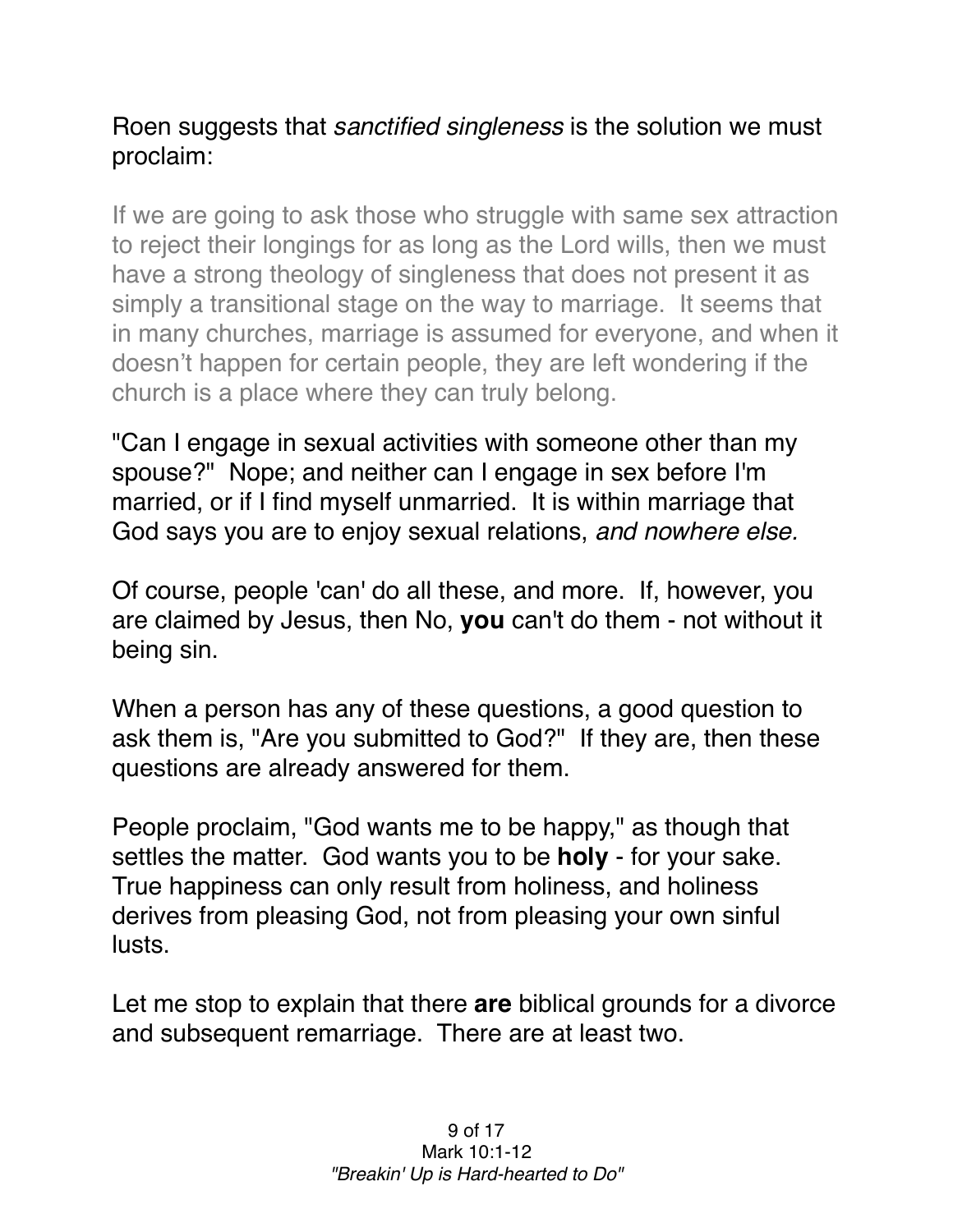In the telling of this incident in the Gospel of Matthew, Jesus was recorded as saying,

Mat 19:9 And I say to you, whoever divorces his wife, **except for sexual immorality,** and marries another, commits adultery; and whoever marries her who is divorced commits adultery."

Sexual immorality is the more modern translation of the word *fornication*. The word fornication includes premarital sex, incest, sodomy, harlotry, perversion, and bestiality. It is really a catch-all term for all sexual sin, both before and after marriage.

"Adultery" is fornication committed by a married man or woman.

"Sexual immorality," by a spouse, according to Jesus, **is biblical grounds for a divorce.**

He wasn't commanding a divorce when there is sexual immorality; only permitting it. Many marriages have survived the sexual immorality of one or both spouses who have repented and been granted forgiveness. Nevertheless, the offended spouse may choose divorce, and is then free to remarry - as long as they marry a believer.

There is one other situation where the Bible establishes grounds for a divorce and subsequent remarriage. It is the abandonment by your nonbelieving spouse. The apostle Paul said,

1Co 7:15 But if the unbeliever departs, **let him depart;** a brother or a sister is not under bondage in such cases. But God has called us to peace.

In Corinth, the believers had come to a false conclusion that, if you were married to a nonbeliever, you should get a divorce.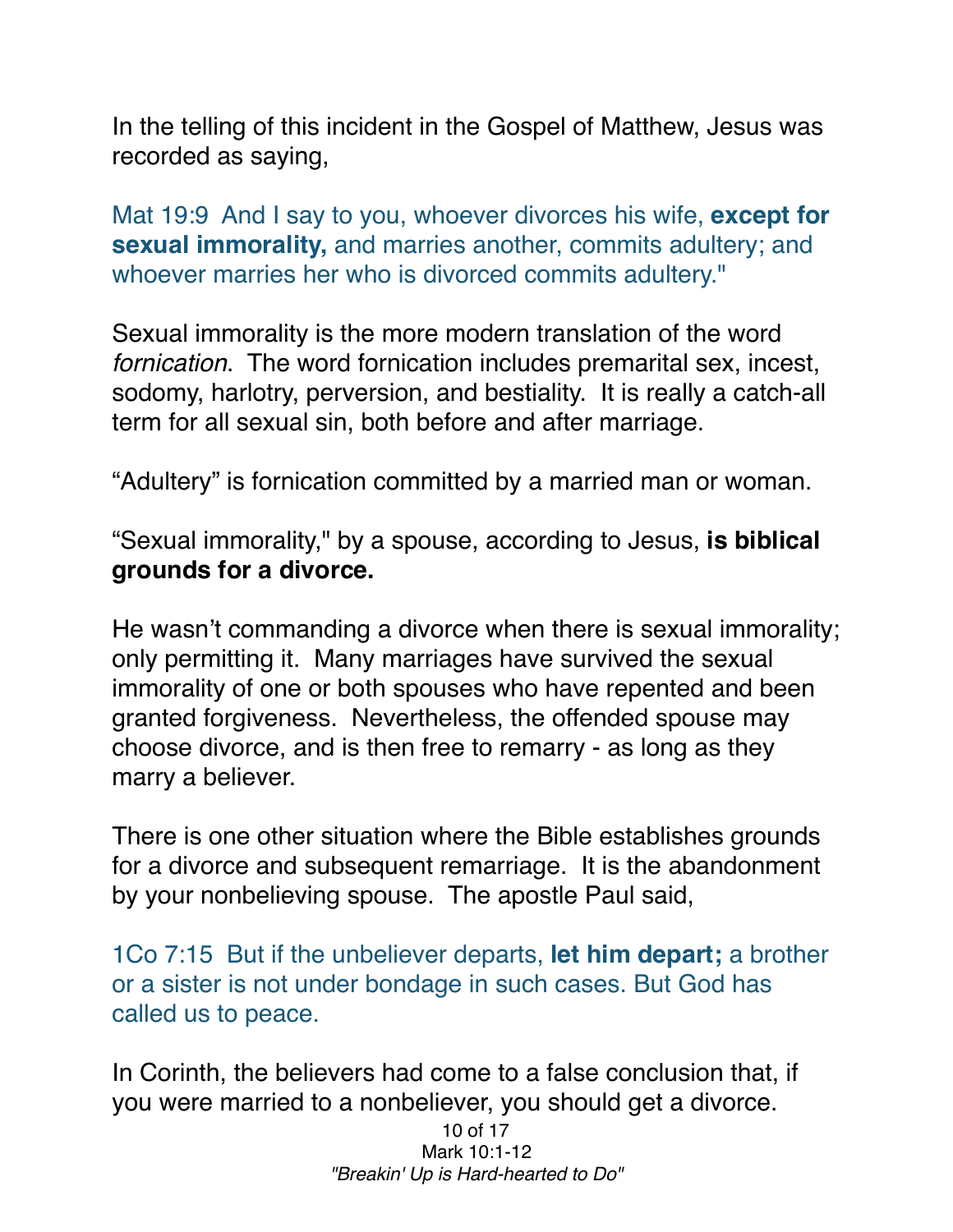Paul corrected them, saying that if the nonbeliever was content to remain married to the believer, stay married.

If, however, the nonbeliever abandoned the believing spouse, they should not try to stop them from getting a divorce. The believer is not "bound" to that marriage. Afterwards the believer is free to remarry - as long as they married a believer.

It's not always so simple as that. For example, let's say your spouse is involved in pornography. The word fornication is a translation of *porneia*, from where we get our word pornography. Is it grounds for divorce? If you say it is, how deeply must the offending spouse be involved in it?

It's a serious question. We are exposed to pornography almost constantly in our modern world. If I don't pluck-out my eyes when the Victoria's Secret ad comes on, is that grounds for divorce?

What, exactly, constitutes abandonment? What about physical abuse? Or mental, or verbal abuse? Are those abandonments?

And, again we must ask, How severe must they become?

Are you really going to tell a woman being abused to endure it because her dirtbag husband, who professes to know Jesus, won't abandon her and isn't committing adultery?

We can take a page out of Moses' book. **God wants to protect the innocent – never to add to their misery.** He was concerned about the plight of the wife being unjustly put away, and He stepped in to regulate the hardness of men's hearts so she was set free to remarry. He is no less gracious today, under the new covenant.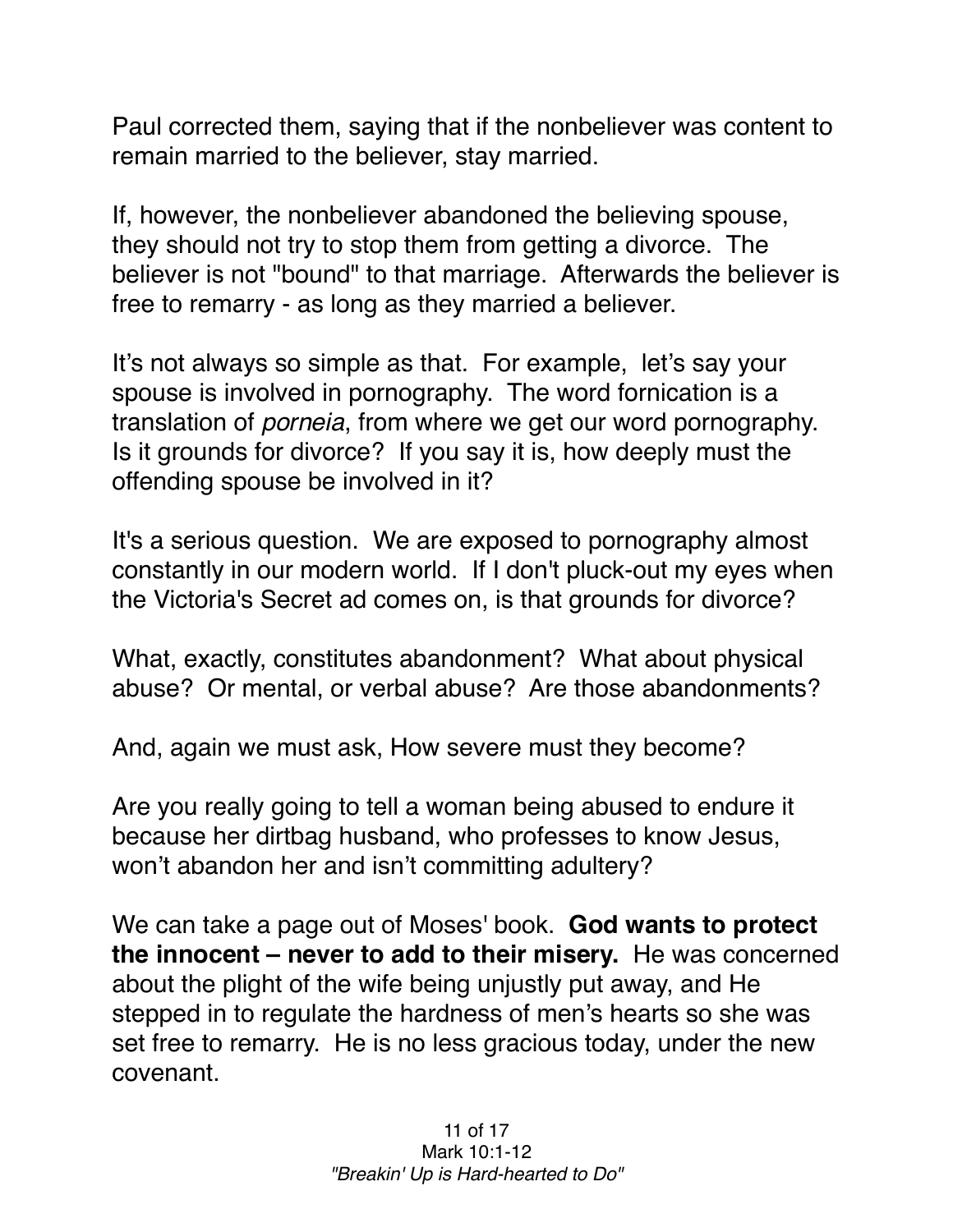## One conservative but insightful commentator put it this way:

In summary, what are the biblical grounds for divorce? The answer is sexual immorality and abandonment. Are there additional grounds for divorce beyond these two? Possibly. Is divorce ever to be treated lightly or employed as the first recourse? Absolutely not.

Within the framework of the biblical grounds revealed for divorce, we need to struggle with each situation and its unique details, holding to the sanctity of marriage as it was originally modeled, but extending grace to innocents who are the victims of the hardheartedness of others.

No one ever comes in and says, "I'm going to divorce my spouse without any biblical grounds because I have a heart that is totally hardened against God. I know that it's wrong, but I either don't care, or I'm so selfish that I don't think God's Word applies to me."

When you're casual about divorce, it's a heart problem between you and God - **not** between you and your spouse. Admit it; confess it; repent of it.

#2 If You Are Casual About Divorce, Check Yourself For A Derelict Heart (v10-12)

His disciples are going to ask Jesus to clarify His answer. He does, and as He does, we get a further insight into the kind of heart that is casual about divorce. **It is a heart derelict of its duties and responsibilities to the spouse.**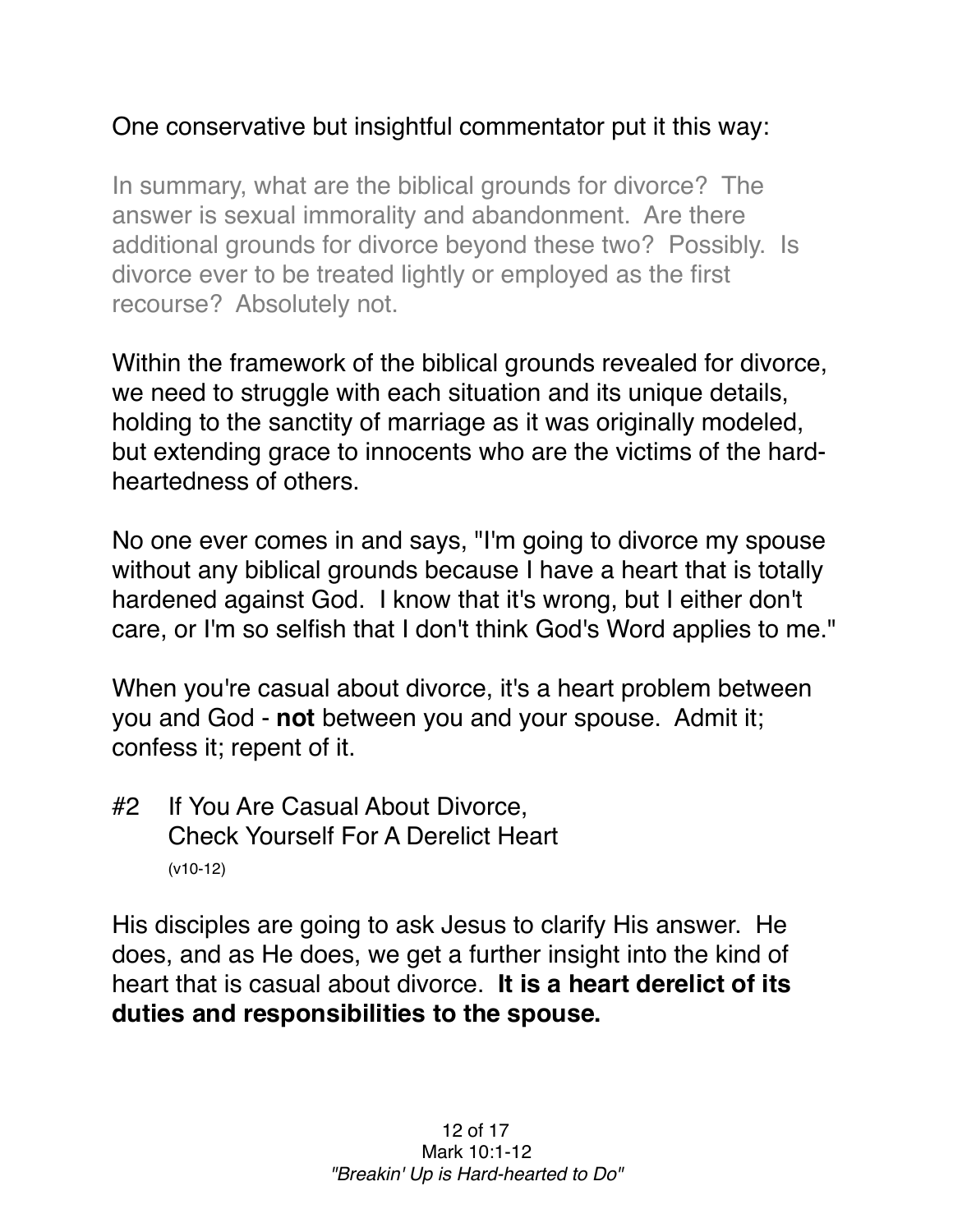Most of the professing Christians I've had to confront over the years about their nonbiblical divorce have been extremely selfish. It's all about them:

- They claim that their spouse doesn't quite live up to their expectations.
- They announce that they are in love with some other person, and since that makes them feel better, then it doesn't really matter how their spouse feels.
- Using hindsight, they think they should not have married their spouse, that it somehow wasn't God's will, so they argue that a divorce gets them back on track to doing God's will.

No one seems to care that they exchanged vows, before God, that were based on willful decisions, and not on selfish desires. "For better... **Or for worse... In sickness**... Or in health... For richer... **Or for poorer....** As long as we both shall live."

In fact, it turns out what they meant was, "For better until it's worse... in health Because sickness is too demanding... for richer and richer... as long as I feel love for you."

Jesus is not so much interested in *feelings* as He is *fealty* - which is a little-used word that means *faithfulness to your Lord.*

Marriage is a promise made to God. Even if you did not make vows to God, marriage is *not* a human institution; it is His creation ordinance for the protection, the provision, and the preserving of the human race. You have a responsibility to God to live within His definition of marriage.

Mar 10:10 In the house His disciples also asked Him again about the same matter.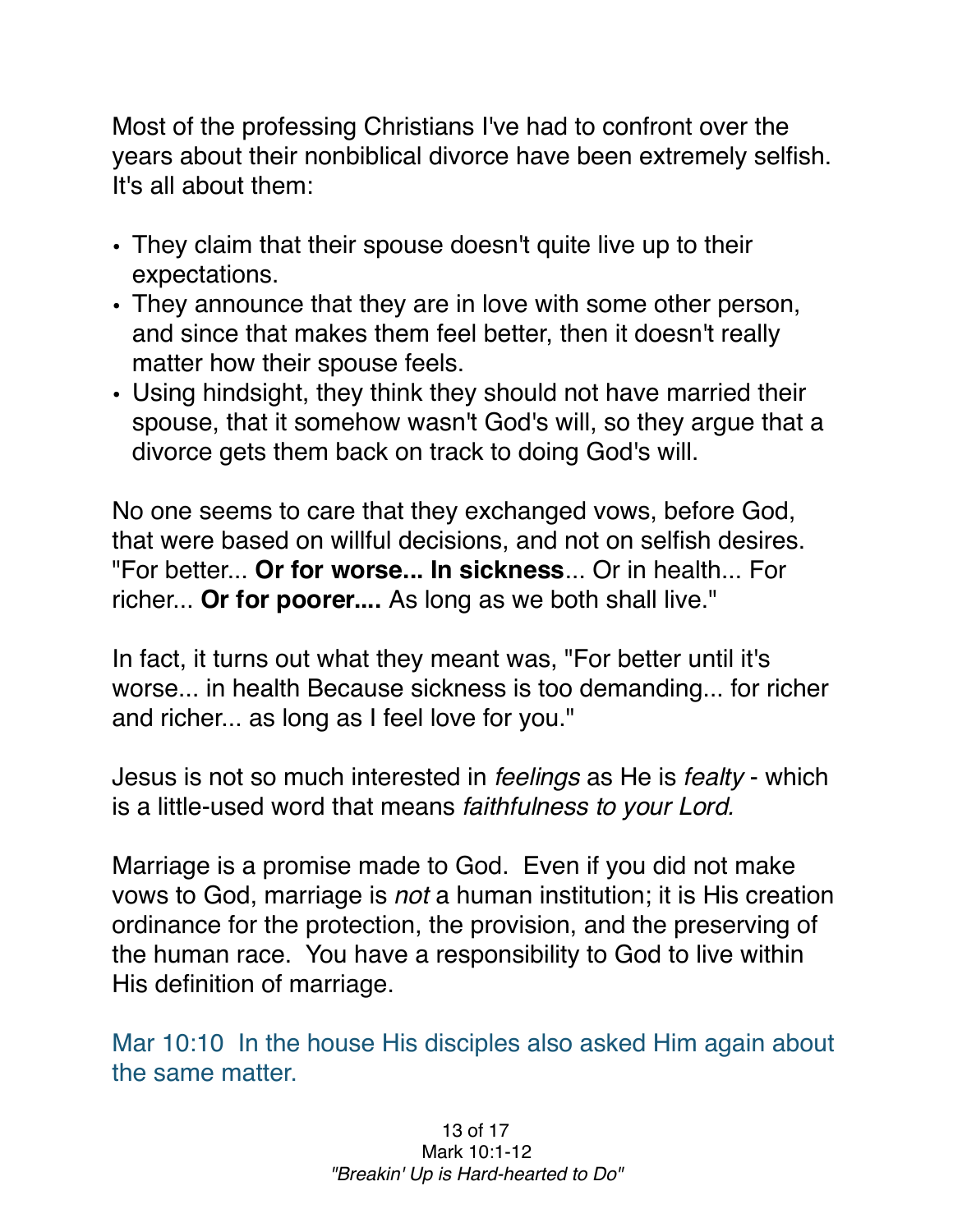No matter how long you've been a Christian, there are always questions, or things that need clarifying, in terms of exactly what we believe.

Mar 10:11 So He said to them, "Whoever divorces his wife and marries another commits adultery against her. Mar 10:12 And if a woman divorces her husband and marries another, she commits adultery."

You might be wondering why, since Jewish women had no right to divorce under the Law of Moses, Jesus would mention them divorcing their husbands.

Israel was occupied by Rome, and under Roman law, women had more rights than under the Law of Moses. Mark's Gospel was written with a Roman audience in mind, so his mention of women divorcing their husbands makes sense.

Also, as the Gospel went forward, and out to the Gentiles, this issue would come up again and again among the non-Jews.

"Divorces" here *must* mean "divorces without biblical grounds." It must mean that, because, as we've seen, elsewhere Jesus and Paul establish that there *are* biblical grounds - namely sexual immorality and abandonment.

What Mark's omission is telling us is that the Holy Spirit wants to emphasize a different aspect of divorce. Namely, He wants to emphasize what it does to your spouse.

Jesus says you commit adultery "against" your spouse. It indicates the adulterer **injures** his or her spouse.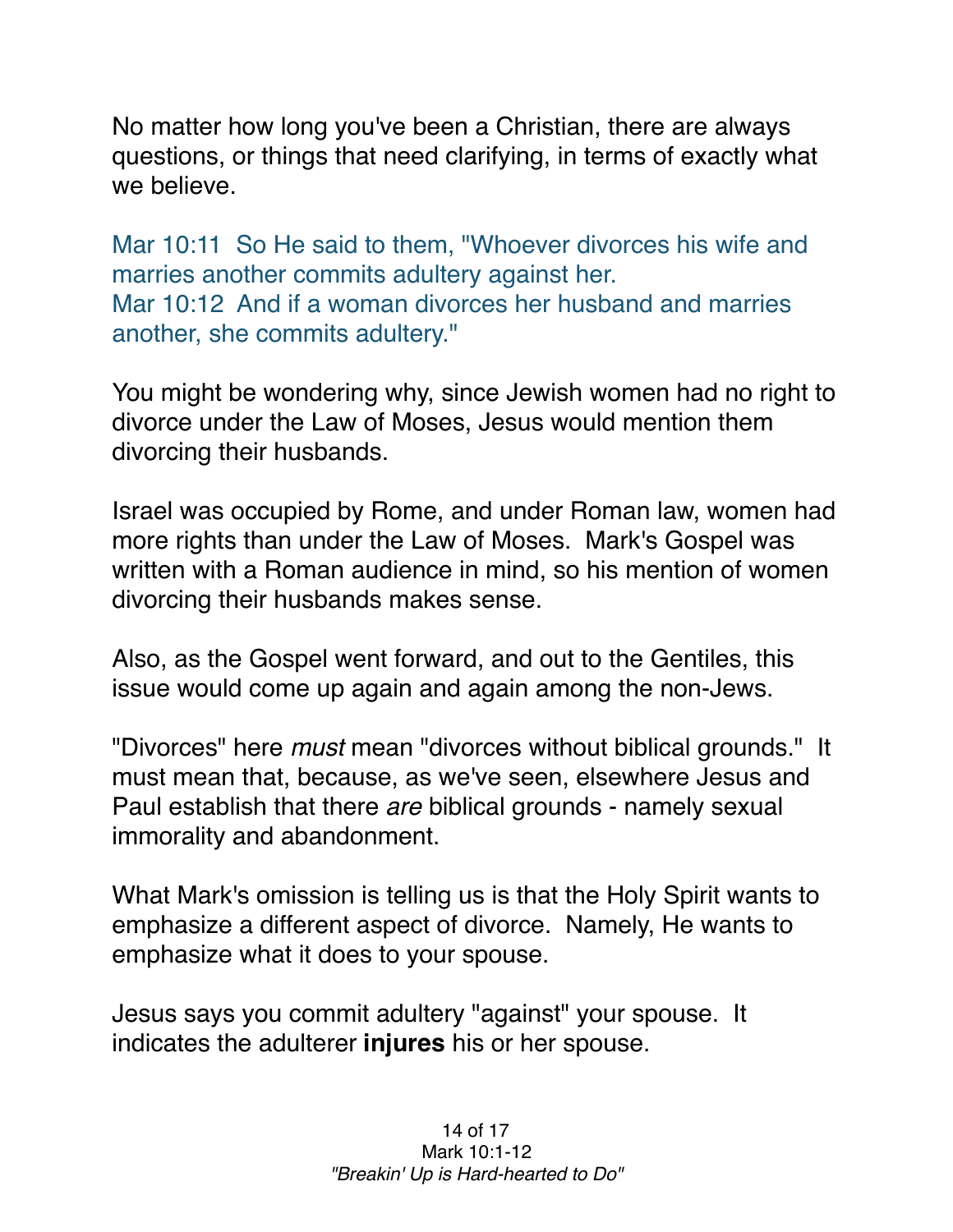Adultery causes injury; it harms your spouse. I was going to talk about some of the pain, but I don't want to cause any of you to relive the pain you've gone through, or are going through, on account of the infidelity of a spouse. I think it's obvious it hurts.

Is that the kind of person you want to be? One who knowingly, unashamedly, injures the person you once promised to care for in any conditions, "til death do you part?"

I would hope you'd say, "No, I don't want to be that person."

Sexual sin, overall, causes severe injury. While you are focusing on the temporary physical and emotional pleasure it seems to bring you, you're ignoring the lifelong pain it inflicts savagely on others.

In a passage about maintaining sexual purity, the apostle Paul warns "that no one should take advantage of and defraud his brother in this matter, because the Lord is the avenger of all such, as we also forewarned you and testified" (First Thessalonians 4:6). The idea of "defraud" seems to be that you injure their walk with the Lord by taking advantage of them simply to satisfy your own lusts.

Not sure how the Lord will avenge the defrauded person *but you shouldn't want to find out.*

In the midst of a long passage warning against adultery, the writer of the Proverbs says,

Pro 6:27 Can a man take fire to his bosom, And his clothes not be burned? Pro 6:28 Can one walk on hot coals, And his feet not be seared?